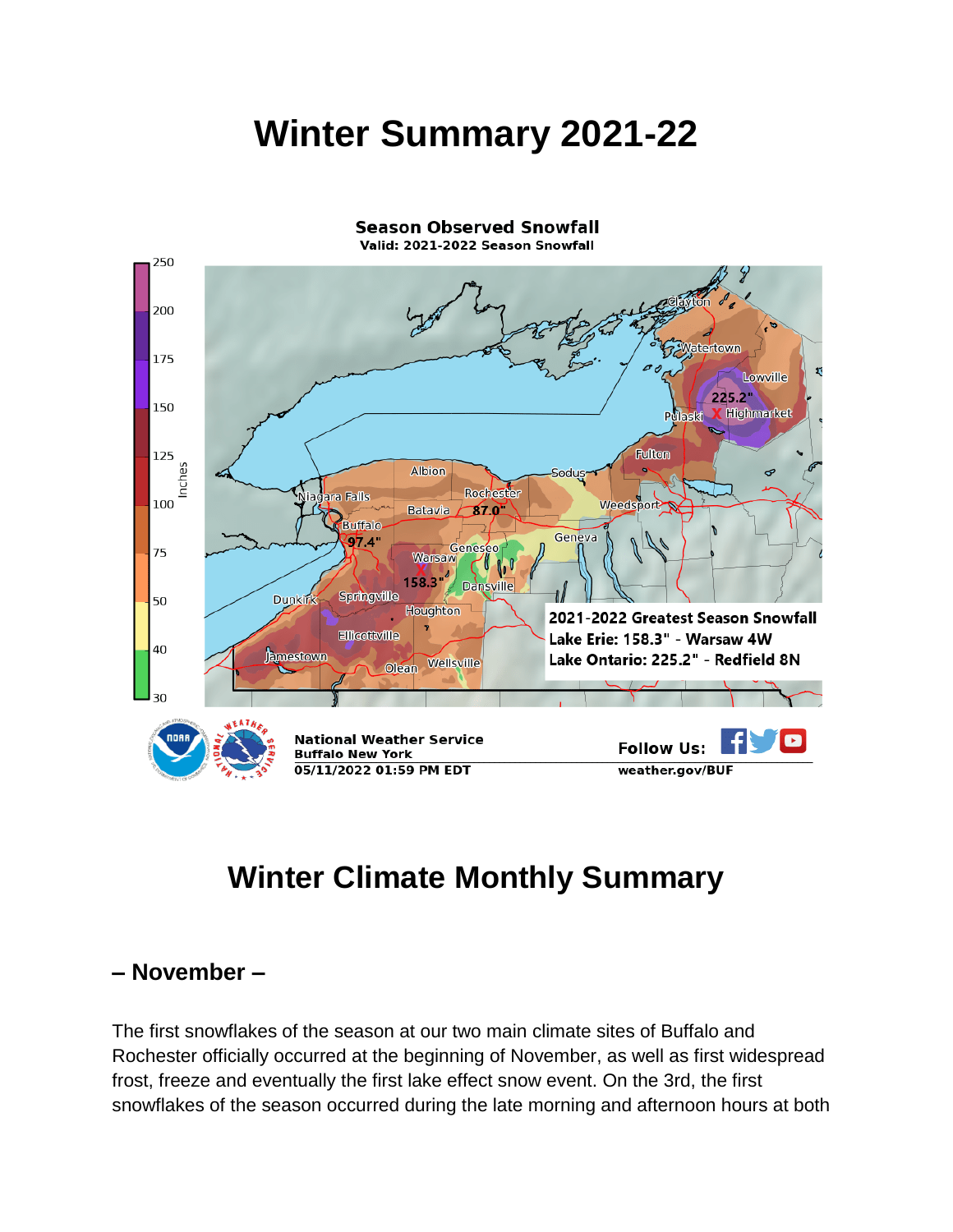Buffalo and Rochester. Lake effect snow accumulated a few inches on the hills across southwest NY, as well as east of Lake Ontario; this the first impactful snowfall of the season. Quiet weather then ensued across the region with several mornings of clear skies and light winds bringing a widespread thick frost to area vegetation. The temperature also dropped below freezing for the first time of the season on the 4th (Rochester) and the 5th (Buffalo). The North Country cooled earlier, with Watertown dropping below freezing on October 23rd. Fair and nice days continued into the 11th of the month. The tide turned on the 12th, when several storm systems brought rain and then accumulating snow to not only the hill tops, but also across lower elevations such as Buffalo. As the air mass cooled behind this storm system a little lake effect snow fell. Another system on the 14th and 15th brought rain and snow, along with the first accumulation, to the Rochester area. The 17th and 18th featured the warmest days this month, with back-to-back days in the upper 50s and 60s. The last 2 weeks of the month featured benign weather, with minor troughs becoming more frequent towards the end of the month with areas of rain and light snow. A minor lake effect event on the 22nd and 23rd of the month brought 4 to 8 inches of snow across the higher terrain east and southeast of Lake Erie and Lake Ontario. The first significant lake effect event of the season occurred on the 28th into the 29th of the month with a foot and a half snowfall accumulation across the Southern Tier. These snowfall amounts were enhanced by an upstream connection to Lake Huron. The greatest snowfall amount with this lake effect event was 16.8" near the town of Cattaraugus in Cattaraugus County. For this month the majority of our Cooperative Observer sites registered below normal snowfall, except for some of the higher terrain east of both eastern Great Lakes.

#### **– December –**

Fair weather started meteorological winter, December 1st, across our region. However as is almost always the case in winter, fair weather was short-lived as a storm system brought a wintry mix to the region later that evening that changed to plain rain on the 2nd of the month. A strong cold front passed through early on the 2nd with winds gusting to 40 to 50 mph northeast of the Lower Great Lakes. Cold air was lacking behind this front and mild weather remained through the 5th. On the  $6<sup>th</sup>$ , another wind event occurred with gusts over 50 mph across the Lower Great Lakes. Also on the  $6<sup>th</sup>$ , lake effect snow fell across the Southtowns with stronger bands of snow across Ski Country and the Southern Tier. Southeast of Lake Ontario, snow bands with greater intensity fell across Oswego and southern Lewis counties. Off both lakes, nearly a foot of lake effect snow accumulated. The southwest winds also produced a lake seiche on Lake Erie with the lake level rising to 8 feet at Buffalo. Wind damage with this event was minor with just a few branches littering Buffalo area neighborhoods. A deeper and much more powerful storm system passed by to the west and north of our region on Saturday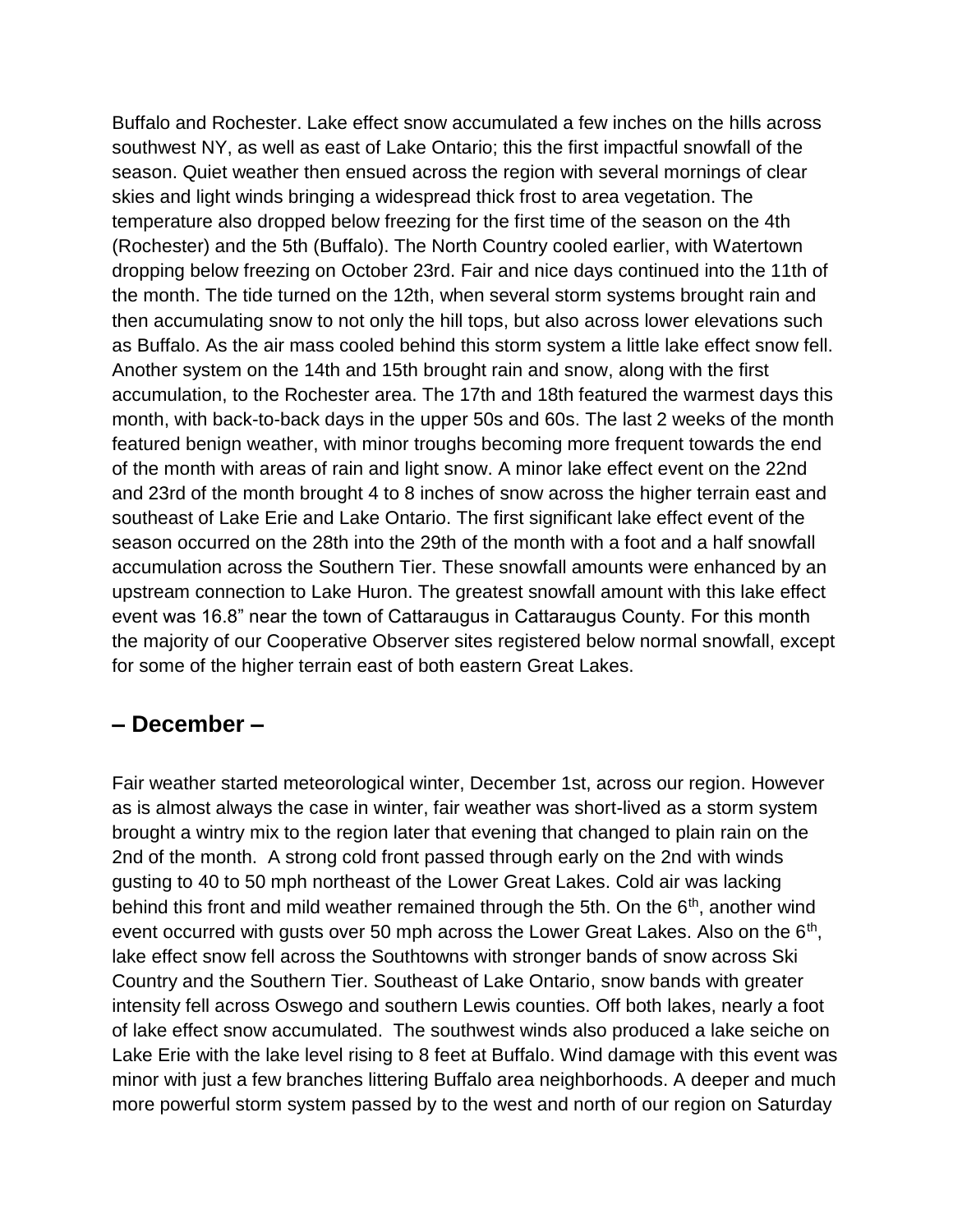the 11th. Ahead of this system, temperatures soared into the 60s. As the front crossed through New York, the air temperature quickly dropped, and afternoon winds howled to 55 to 75 mph across Western and North Central New York with numerous power outages and wind damage. A seiche on Lake Erie reached 10.57 feet, the 6th highest crest since the mid-1970s. Mild days continued through the middle of the month before another wind system arrived on the 16th. Ahead of a cold front, temperatures again soared into the mid 60s across Western and North Central New York early on the  $16<sup>th</sup>$ . Then behind the front, winds gusted 50 to 60 mph during the evening hours across Western New York and into the 40 mph range east of Lake Ontario. Several more cold fronts passed across the eastern Great Lakes the final days of December, but conditions were not aligned for any significant snow to develop off the Lakes. On the 22<sup>nd</sup>, there were several inches of snow that fell south of Lake Ontario. This minor snowpack held tough, but fell under an inch in the wee hours of Christmas morning at the Rochester airport. Mild and dreary days finished out the month of December, including areas of dense fog south of Lake Ontario that lowered visibilities to just under a few hundred feet late on the 31st. Regionwide, December snowfall was below normal across all our observing stations.

#### **– January –**

In a carryover from December, mild weather started January with air temperatures on the 1st peaking into the lower 50s. Green grass around the region quickly became snow covered on the 2nd. This snowpack pretty much stayed across our region throughout this cold month. The 4th day of the year featured sunrise to sunset sunny skies, but a storm on the 5th brought winds gusting to over 50 mph during the afternoon hours northeast of the Eastern Great Lakes. These winds on Lake Erie also produced a seiche that peaked just above 8 feet during the early evening hours of the 5th. Though slow to develop, lake effect snow began later on the 5th, and especially the 6th to the east of the Lakes. One particular heavy band of snow off Lake Erie buried Buffalo to Alden with nearly 2 feet of snow. There were a few instances where 3 inch per hour snowfall rates made travel very difficult during the mid to late morning hours. The 17.8 inches of snow on the 6th at the Buffalo airport was the 2nd snowiest January day on record. Snow piled up greater east of Lake Ontario, with nearly 20 inches of snow accumulating near Watertown. The middle part of January featured several swings between above and below normal temperatures as well as several minor snow events. The exception was on the 10th and 11th of the month when a more significant lake effect snow event unfolded southeast and east of Lake Ontario. Coupled with upstream connections, a consolidated band of snow off Lake Ontario reached snowfall rates up to 4 inches per hour during the afternoon hours. This band of snow remained nearly stationary for about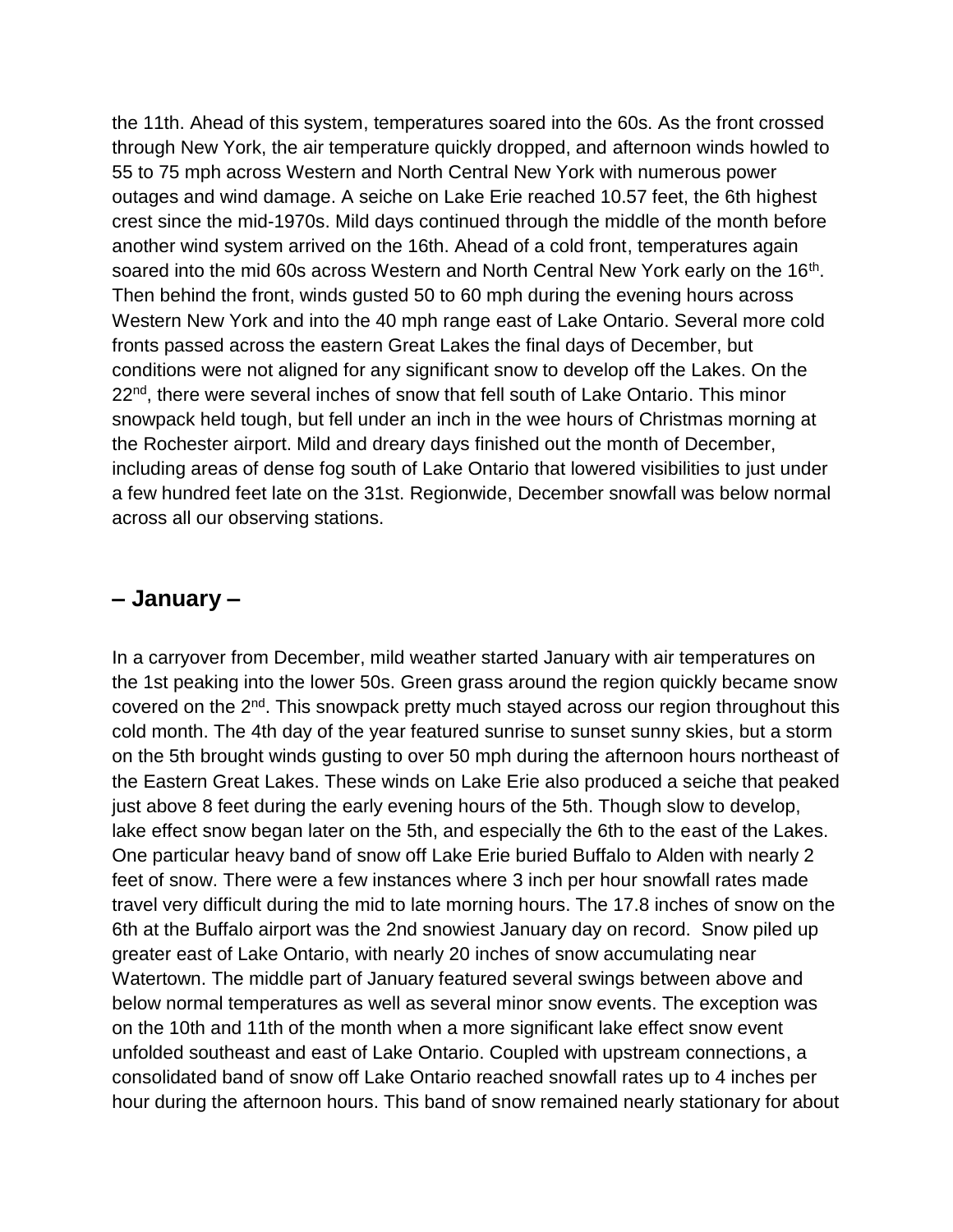6 hours before an arctic front dropped across Lake Ontario, capturing the snow band and pushing activity southward. Off Lake Erie, the snow band was not nearly as intense as a drier air-mass resided over the Lake with surface high pressure nearby, resulting in only a maximum value of around a half a foot on the hills east of Lake Erie. After a brief reprieve, a widespread snow event occurred on the 16th and 17th of the month. Light snow began on Sunday evening the 16th with a few inches falling before midnight. Thereafter, a widespread foot to a foot and a half of snow fell on the MLK JR holiday of January 17th. The first hour alone on the 17th had 4.6 inches of snow at the Buffalo airport! Though light sleet fell during the early morning hours through the Genesee Valley and towards the Lake Plain, the heavy snow continued through much of the day, not ending until the mid-evening hours. There were minimal travel impacts due to the holiday. This snow storm, the largest synoptic snow event of the winter season, aided in pushing all our observing stations to above normal January snowfall. The final 12 days of the month featured winter's cold side, with several nights dipping down into the low single digits across the primary climate sites of Buffalo and Rochester, and well below zero inland. For many locations, the morning of the 30th featured the coldest air of the season, with nearly the entire region around or below zero Fahrenheit. The final lake effect snow event of the month occurred on the 22nd and 23rd of January with snow accumulating to a foot to a foot and a half just to the east of the lakes.

#### **– February –**

Like the earlier winter months, the 1st of February started on a great note, with high pressure bringing fair weather and temperatures increasing well into the 40s across Western New York, and upper 30s east of Lake Ontario. A cold front slowly edged towards the region, bringing rain Wednesday afternoon, February 2nd, which then transitioned to snow later in the evening. This snow made for a slow commute on the morning of the 3rd, and final snow totals from this event ranged from 8 to 12 inches across the region. A light rain moved into the region during the late afternoon and evening hours of the 11th. This primed the deep snowpack with no hydrologic concerns. The combination of this rain, gusty winds that peaked overnight into the 40 mph range, and dew points above freezing allowed the snowpack to decrease several inches on the 11th and 12th. A more prolonged warm spell and rain on the 16th and 17th all but erased the snowpack across the immediate areas around Buffalo and Rochester, with only the higher terrain of SW NYS and the Tug Hill holding onto their snowpack. The combination of daily record rains along with the snowmelt produced widespread ponding of water in backyards, and also swelled rivers and creeks to bankfull and beyond on the 17th and 18th. Early on Saturday the 19th a sharp cold front passed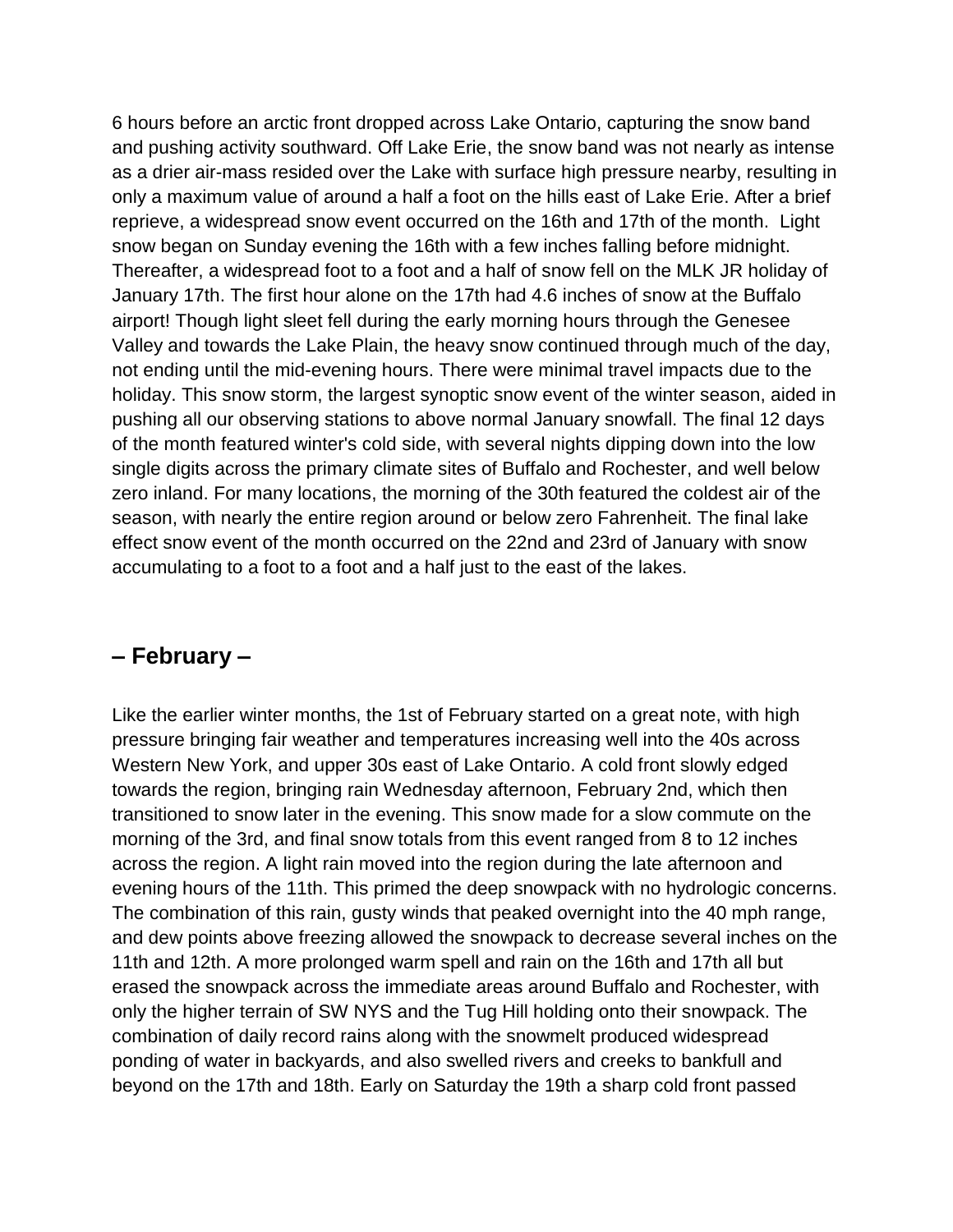across the Lower Great Lakes, producing a snow squall that lowered visibility briefly to just a few hundred feet. This squall lasted around a half an hour at any given location and snowfall from the front totaled just a few inches. A minor lake effect snow event occurred later that day with snowfall rates of 2 to 3 inches per hour. This event deposited up to 9 inches of snow on the southern Tug Hill, and up to 6 inches east of Lake Erie. The 20th and 21st offered a reprieve from the unsettled weather, with sunshine and calm conditions. However another rain event occurred on the  $22<sup>nd</sup>$ . While this one feature less rainfall, it still produced river flooding from streams and creeks that were already flowing high. Light lake effect snow ended the month.

#### **– March –**

Unlike many months this winter season, March began unsettled with light rain on the 1st of the month transitioning to a light snow on the 2nd. As the cold air deepened on the 3rd and 4<sup>th</sup>, minor lake effect snow fell to the east and southeast of the eastern Great Lakes. High pressure brought a fair day on the 5th, with a notable warming trend on the 6th. This warming came with a price as very strong winds aloft mixed down to the surface. Gusts reached 58 mph during the afternoon hours of the 6th at the Buffalo Airport, 64 mph at Niagara Falls and 72 mph at the Rochester Airport. The most extensive damage occurred from Niagara Falls to Rochester with numerous trees snapped and power lines down. Mild temperatures then continued through a good portion of the month, with the exception of the 12th and 13th. A lingering mild and moist air-mass on the 16th brought widespread dense fog across the lake bordering counties across Western New York. A warm front crossed the region on the 23rd bringing widespread rain to Western New York as well as east of Lake Ontario. Within the warm sector of the storm, Thursday the 24th turned out to be a pretty nice day with temperatures well above normal. A cold front crossed the area on the 25th, with rain showers starting a cooling trend. A reinforcing cold air-mass on Sunday the 27th brought lake effect snow and also paved the wave for one of the coldest periods for this late in the season. The maximum temperature of 23F on the 28th was the 2nd coldest high temperature at the Buffalo airport for this late in the season (March 28th onward). This cold snap was short-lived as temperatures rose back into the mid 60s to around 70F to close out the month of March.

### **– April –**

Light snow fell at both Buffalo and Rochester on the 1st of April. This continued a 139 year streak for April snow in Buffalo. Meanwhile, in Rochester, snow has now fallen 138 out of 139 times during the month of April. For Rochester, this was the first of 10 days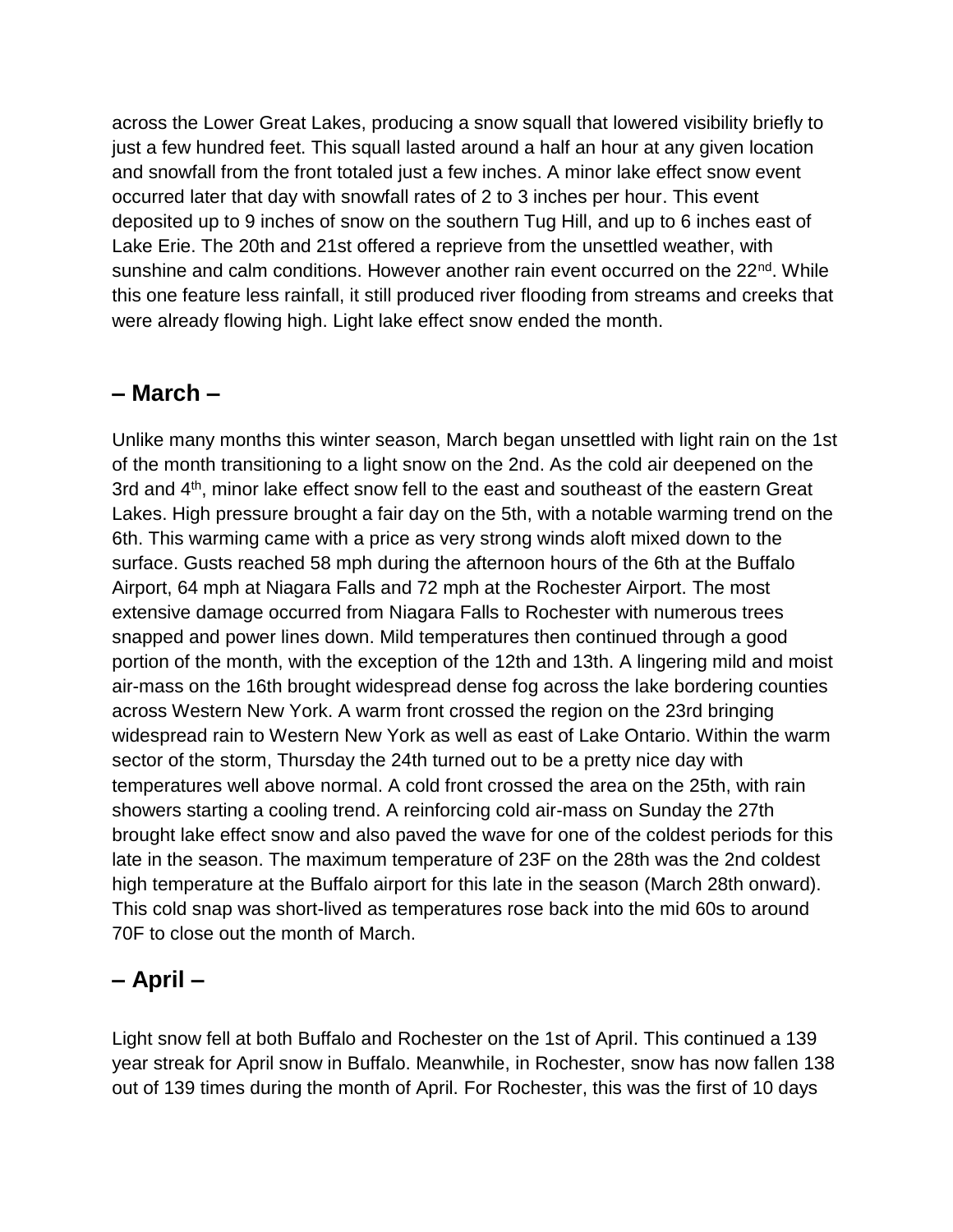with a trace of snow during the month, but yet there were zero days with any measurable snow. Buffalo woke up to nearly an inch of snow Easter Sunday morning, and 10 days later on the 27th, two to four inches of snow accumulated across areas west of the Genesee Valley. For Buffalo, the 1.4 inches of snow on the 27th was the 7th greatest snow event of this magnitude for this late in the season. This snow was also the final snow event for the 2021-22 season.

### **Hemispheric Discussion**

.

Despite a weak, to at times moderately strong, La Nina, western and north central New York experienced mainly above normal temperatures during the winter of 2021-22. Unlike the previous winter when a similar strengthened La Nina failed to produce an amplified pattern over North America, this past winter featured a relatively high amplitude pattern, albeit changeable enough to prevent well entrenched arctic airmasses from invading the Great Lakes region. This variability also led to a lack of significant lake effect snow events, as general snowfall in the lake snow belts averaged below normal. Interestingly, a higher number of synoptic storms crossing between our region and the coast helped to boost snowfall totals across the Niagara Frontier. Breaking this down on a month to month basis…

After a very mild October when temperatures averaged 5 to more than 7.5 deg F above normal (pending your location), November proved to be much more in line with climatology. A persistent trough over the west coast gave way to a +PNA pattern that featured a ridge over the western third of the country. While this was coupled with ridging over the northern Atlantic (-NAO signature), the corresponding trough between the two ridges was not deep enough to allow for any semblance of a cross polar flow. This was enough though to support a fairly typical November with temperatures averaging within a degree or so from normal. While most areas picked up their first measurable snowfall, values for the month generally fell below 30 year averages.

Unimpressive snowmaking conditions not only remained in place for the month of December, but became even worse. De-amplification in the overall pattern was accompanied by a transition back to ridging in the eastern half of the country. This allowed Pacific modified air to flood the vast majority of the United States where temperatures averaged SOLIDLY above normal. This outcome was exacerbated by the average position of the arctic jet along the Canadian border that essentially blocked any significant cold air intrusions. December is typically one of the more impressive months for lake snows. But in this case, only one real lake effect event took place and that did not produce more than a foot of snow for either of the lake snow belts. A broader look across western and north central New York revealed that snowfall for the month was generally one to two feet BELOW normal.